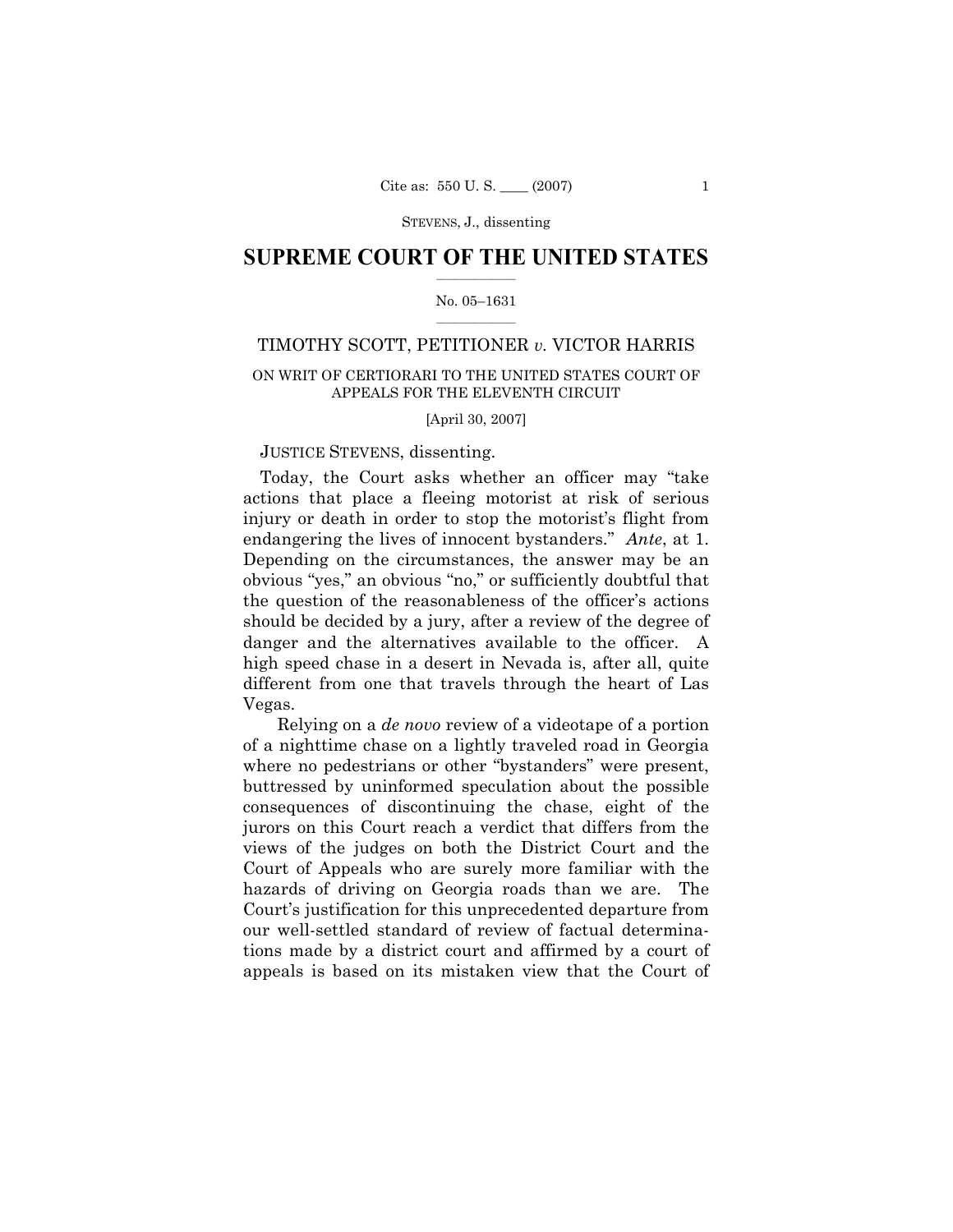Appeals' description of the facts was "blatantly contradicted by the record" and that respondent's version of the events was "so utterly discredited by the record that no reasonable jury could have believed him.<sup>n</sup> Ante, at 7-8.

 Rather than supporting the conclusion that what we see on the video "resembles a Hollywood-style car chase of the most frightening sort," *ante*, at 7,<sup>1</sup> the tape actually confirms, rather than contradicts, the lower courts' appraisal of the factual questions at issue. More important, it surely does not provide a principled basis for depriving the respondent of his right to have a jury evaluate the question whether the police officers' decision to use deadly force to bring the chase to an end was reasonable.

Omitted from the Court's description of the initial speeding violation is the fact that respondent was on a four-lane portion of Highway 34 when the officer clocked his speed at 73 miles per hour and initiated the chase.<sup>2</sup> More significant—and contrary to the Court's assumption that respondent's vehicle "force[d] cars traveling in both directions to their respective shoulders to avoid being hit" *ante*, at 6—a fact unmentioned in the text of the opinion explains why those cars pulled over prior to being passed

<sup>&</sup>lt;sup>1</sup>I can only conclude that my colleagues were unduly frightened by two or three images on the tape that looked like bursts of lightning or explosions, but were in fact merely the headlights of vehicles zooming by in the opposite lane. Had they learned to drive when most highspeed driving took place on two-lane roads rather than on superhighways—when split-second judgments about the risk of passing a slowpoke in the face of oncoming traffic were routine—they might well have reacted to the videotape more dispassionately.<br><sup>2</sup>According to the District Court record, when respondent was clocked

at 73 miles per hour, the deputy who recorded his speed was sitting in his patrol car on Highway 34 between Lora Smith Road and Sullivan Road in Coweta County, Georgia. At that point, as well as at the point at which Highway 34 intersects with Highway 154—where the deputy caught up with respondent and the videotape begins—Highway 34 is a four-lane road, consisting of two lanes in each direction with a wide grass divider separating the flow of traffic.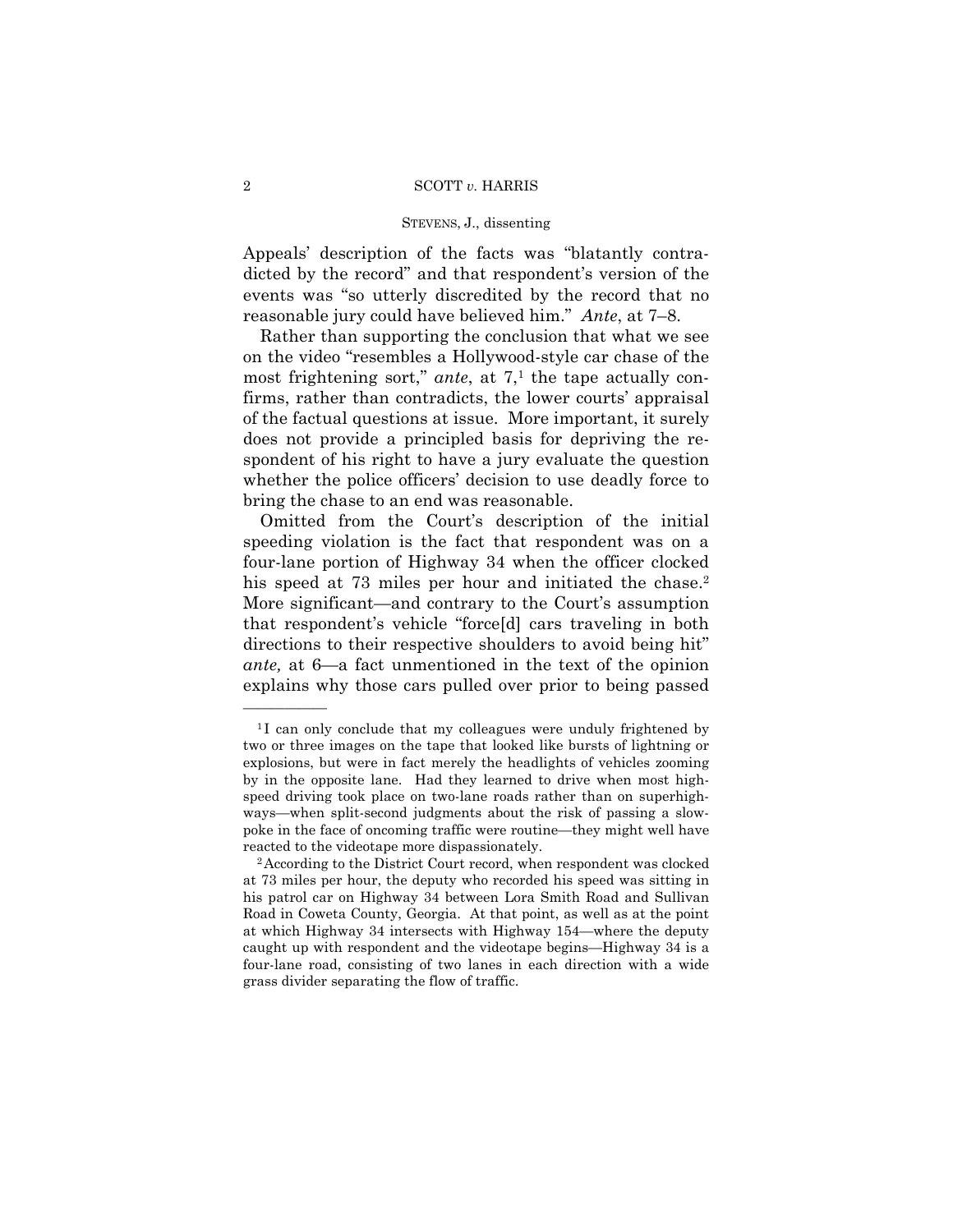by respondent. The sirens and flashing lights on the police cars following respondent gave the same warning that a speeding ambulance or fire engine would have provided.3 The 13 cars that respondent passed on his side of the road before entering the shopping center, and both of the cars that he passed on the right after leaving the center, no doubt had already pulled to the side of the road or were driving along the shoulder because they heard the police sirens or saw the flashing lights before respondent or the police cruisers approached.4 A jury could certainly conclude that those motorists were exposed to no greater risk than persons who take the same action in response to a speeding ambulance, and that their reactions were fully consistent with the evidence that respondent, though speeding, retained full control of his vehicle.

 The police sirens also minimized any risk that may have arisen from running "multiple red lights," *ibid*. In fact, respondent and his pursuers went through only two intersections with stop lights and in both cases all other vehicles in sight were stationary, presumably because they had been warned of the approaching speeders. Incidentally, the videos do show that the lights were red when the police cars passed through them but, because the cameras were farther away when respondent did so and it is difficult to discern the color of the signal at that point, it is not entirely clear that he ran either or both of the red lights. In any event, the risk of harm to the stationary vehicles

<sup>3</sup>While still on the four-lane portion of Highway 34, the deputy who had clocked respondent's speed turned on his blue light and siren in an attempt to get respondent to pull over. It was when the deputy turned on his blue light that the dash-mounted video camera was activated

and began to record the pursuit.<br><sup>4</sup>Although perhaps understandable, because their volume on the sound recording is low (possibly due to sound proofing in the officer's vehicle), the Court appears to minimize the significance of the sirens audible throughout the tape recording of the pursuit.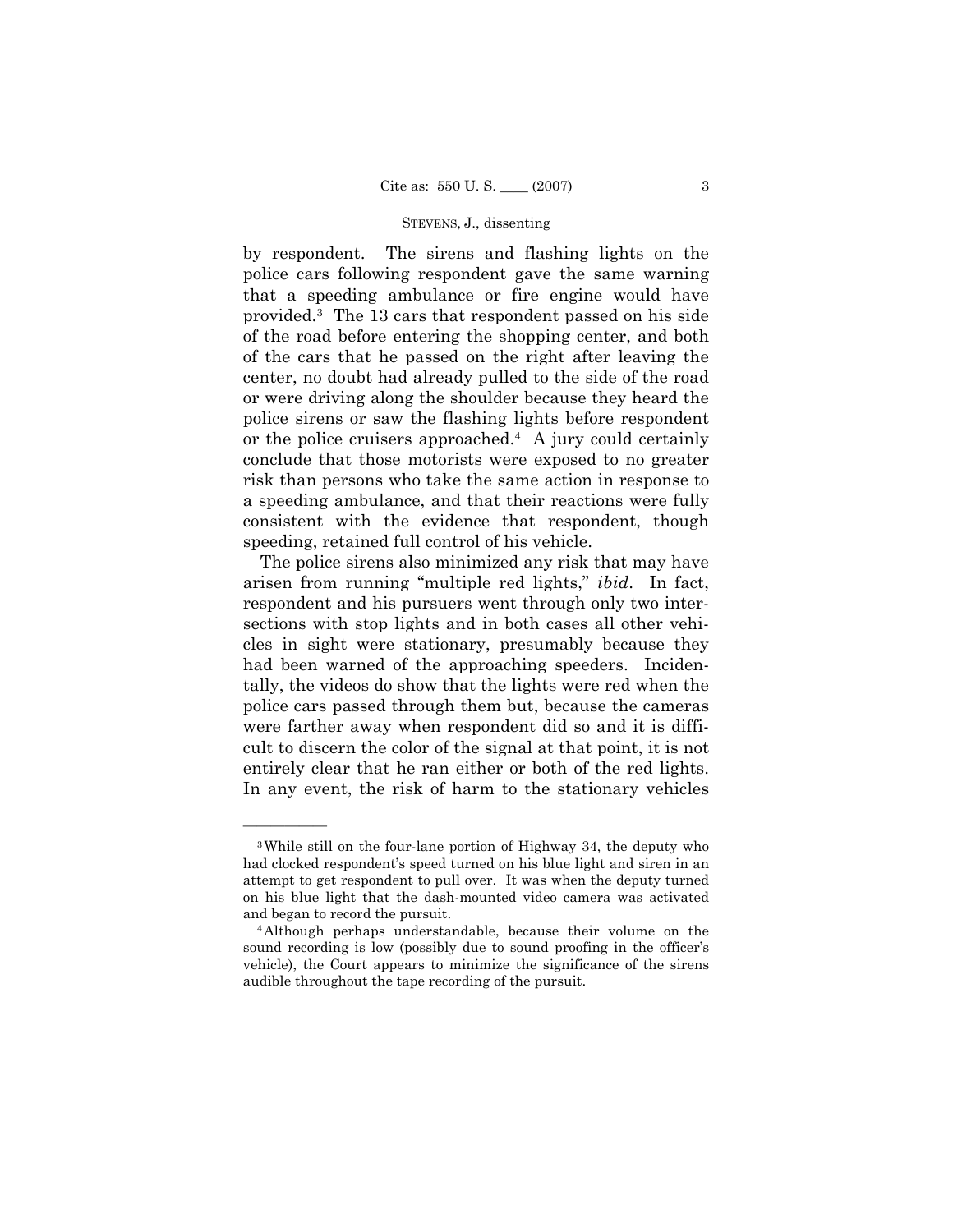was minimized by the sirens, and there is no reason to believe that respondent would have disobeyed the signals if he were not being pursued.

My colleagues on the jury saw respondent "swerve around more than a dozen other cars," and "force cars traveling in both directions to their respective shoulders," *ante*, at 6, but they apparently discounted the possibility that those cars were already out of the pursuit's path as a result of hearing the sirens. Even if that were not so, passing a slower vehicle on a two-lane road always involves some degree of swerving and is not especially dangerous if there are no cars coming from the opposite direction. At no point during the chase did respondent pull into the opposite lane other than to pass a car in front of him; he did the latter no more than five times and, on most of those occasions, used his turn signal. On none of these occasions was there a car traveling in the opposite direction. In fact, at one point, when respondent found himself behind a car in his own lane and there were cars traveling in the other direction, he slowed and waited for the cars traveling in the other direction to pass before overtaking the car in front of him while using his turn signal to do so. This is hardly the stuff of Hollywood. To the contrary, the video does not reveal any incidents that could even be remotely characterized as "close calls."

 In sum, the factual statements by the Court of Appeals quoted by the Court, *ante*, at 5–6, were entirely accurate. That court did not describe respondent as a "cautious" driver as my colleagues imply, *ante*, at 7, but it did correctly conclude that there is no evidence that he ever lost control of his vehicle. That court also correctly pointed out that the incident in the shopping center parking lot did not create any risk to pedestrians or other vehicles because the chase occurred just before 11 p.m. on a weekday night and the center was closed. It is apparent from the record (including the videotape) that local police had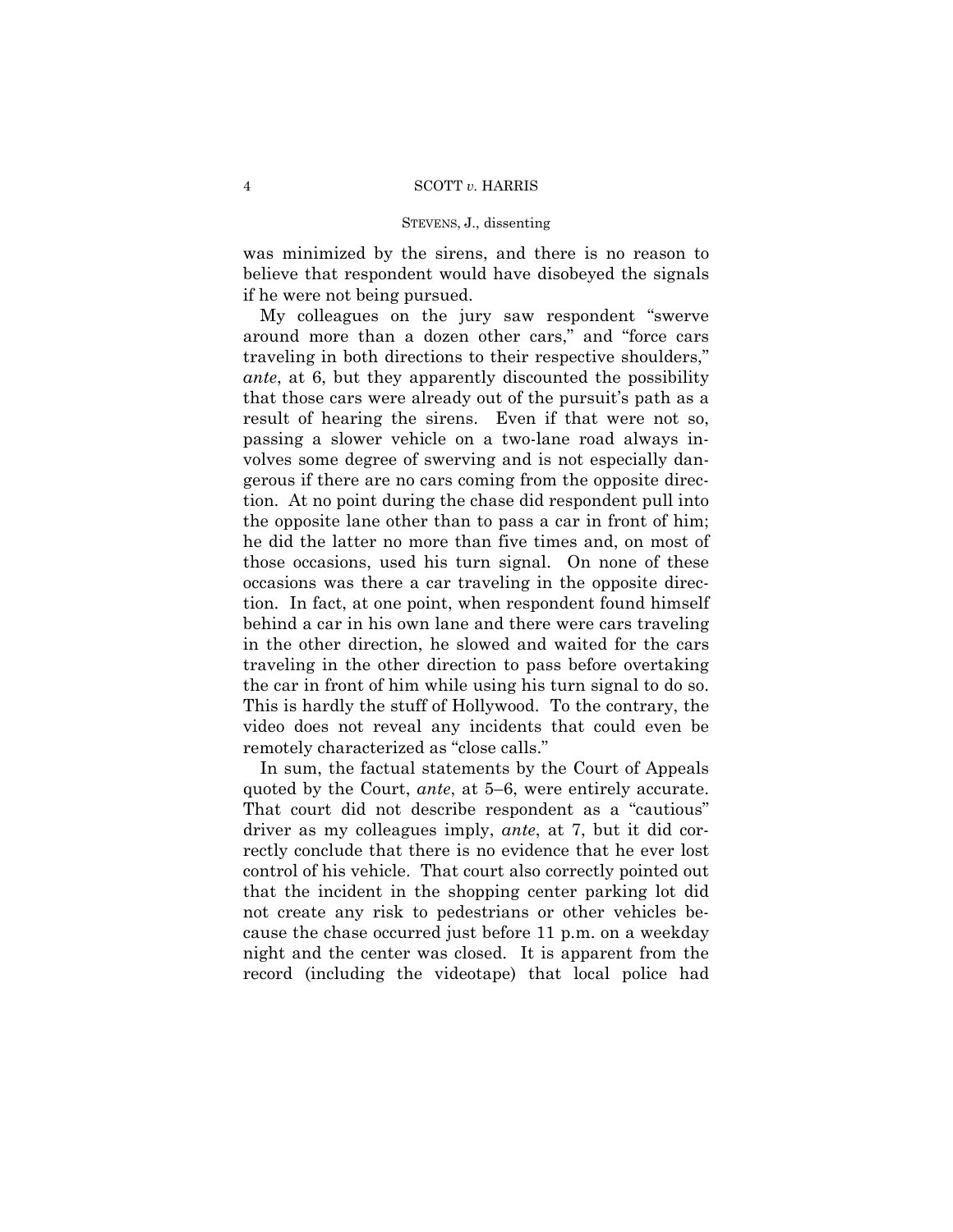blocked off intersections to keep respondent from entering residential neighborhoods and possibly endangering other motorists. I would add that the videos also show that no pedestrians, parked cars, sidewalks, or residences were visible at any time during the chase. The only "innocent bystanders" who were placed "at great risk of serious injury," ante, at 7, were the drivers who either pulled off the road in response to the sirens or passed respondent in the opposite direction when he was driving on his side of the road.

I recognize, of course, that even though respondent's original speeding violation on a four-lane highway was rather ordinary, his refusal to stop and subsequent flight was a serious offense that merited severe punishment. It was not, however, a capital offense, or even an offense that justified the use of deadly force rather than an abandonment of the chase. The Court's concern about the "imminent threat to the lives of any pedestrians who might have been present," *ante*, at 11, while surely valid in an appropriate case, should be discounted in a case involving a nighttime chase in an area where no pedestrians were present.

 What would have happened if the police had decided to abandon the chase? We now know that they could have apprehended respondent later because they had his license plate number. Even if that were not true, and even if he would have escaped any punishment at all, the use of deadly force in this case was no more appropriate than the use of a deadly weapon against a fleeing felon in *Tennessee* v. *Garner*, 471 U. S. 1 (1985). In any event, any uncertainty about the result of abandoning the pursuit has not prevented the Court from basing its conclusions on its own factual assumptions.5 The Court attempts to avoid the

<sup>&</sup>lt;sup>5</sup>In noting that Scott's action "was *certain* to eliminate the risk that respondent posed to the public" while "ceasing pursuit was not," the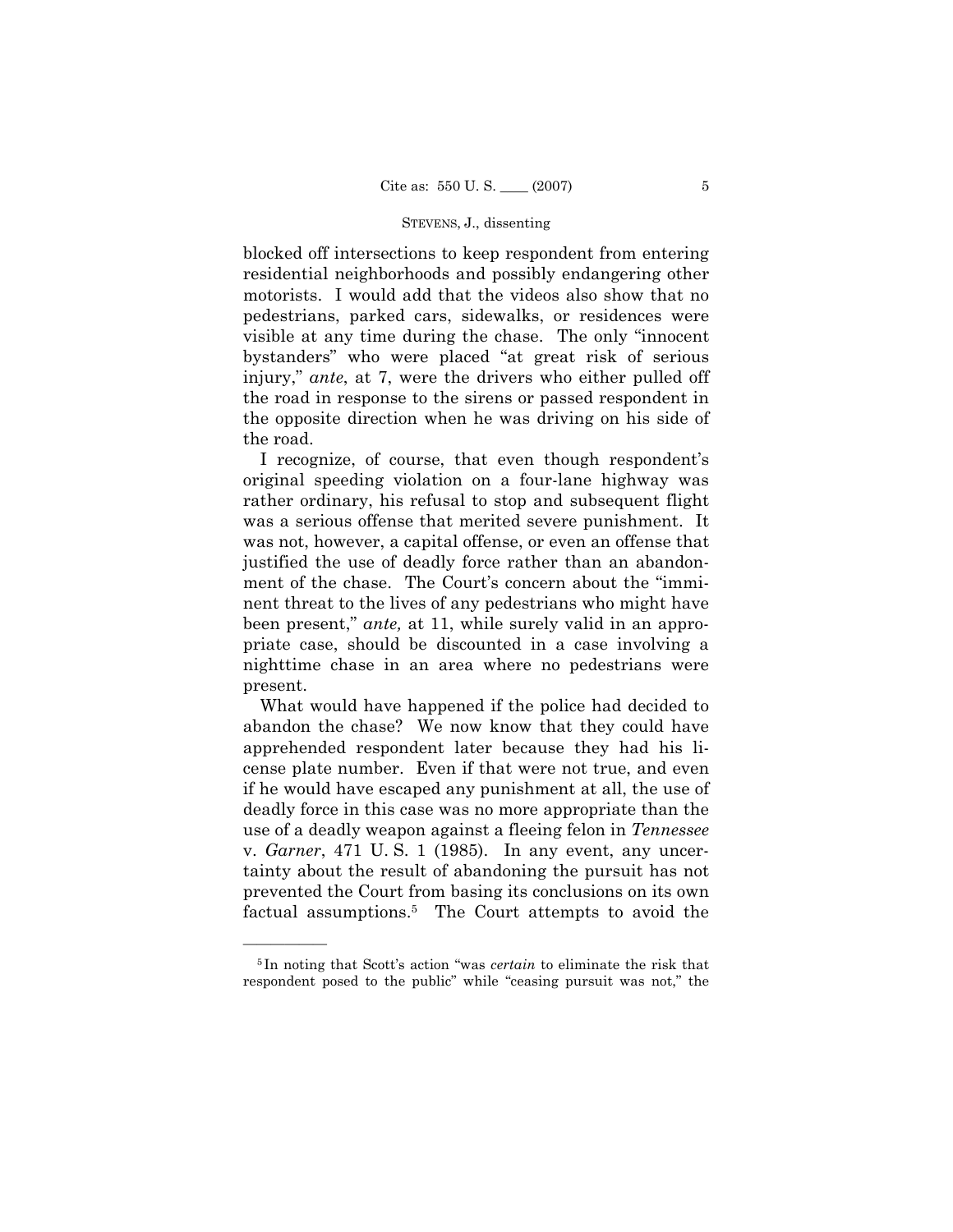#### 6 SCOTT *v.* HARRIS

#### STEVENS, J., dissenting

conclusion that deadly force was unnecessary by speculating that if the officers had let him go, respondent might have been "just as likely" to continue to drive recklessly as to slow down and wipe his brow. *Ante*, at 12. That speculation is unconvincing as a matter of common sense and improper as a matter of law. Our duty to view the evidence in the light most favorable to the nonmoving party would foreclose such speculation if the Court had not used its observation of the video as an excuse for replacing the rule of law with its ad hoc judgment. There is no evidentiary basis for an assumption that dangers caused by flight from a police pursuit will continue after the pursuit ends. Indeed, rules adopted by countless police departments throughout the country are based on a judgment that differs from the Courtís. See, *e.g.*, App. to Brief for Georgia Association of Chiefs of Police, Inc., as *Amicus Curiae* A–52 ("During a pursuit, the need to apprehend the suspect should always outweigh the level of danger created by the pursuit. When the immediate danger to the public created by the pursuit is greater than the immediate or potential danger to the public should the suspect remain at large, then the pursuit should be discontinued or terminated. . . . [P]ursuits should usually be discontin-

Court prioritizes total elimination of the risk of harm to the public over the risk that respondent may be seriously injured or even killed. *Ante*, at 12 (emphasis in original). The Court is only able to make such a statement by assuming, based on its interpretation of events on the videotape, that the risk of harm posed in this case, and the type of harm involved, rose to a level warranting deadly force. These are the same types of questions that, when disputed, are typically resolved by a jury; this is why both the District Court and the Court of Appeals saw fit to have them be so decided. Although the Court claims only to have drawn factual inferences in respondent's favor "*to the extent supportable by the record,*" *ante*, at 8, n. 8 (emphasis in original), its own view of the record has clearly precluded it from doing so to the same extent as the two courts through which this case has already traveled, see *ante*, at 2–  $3, 5-6.$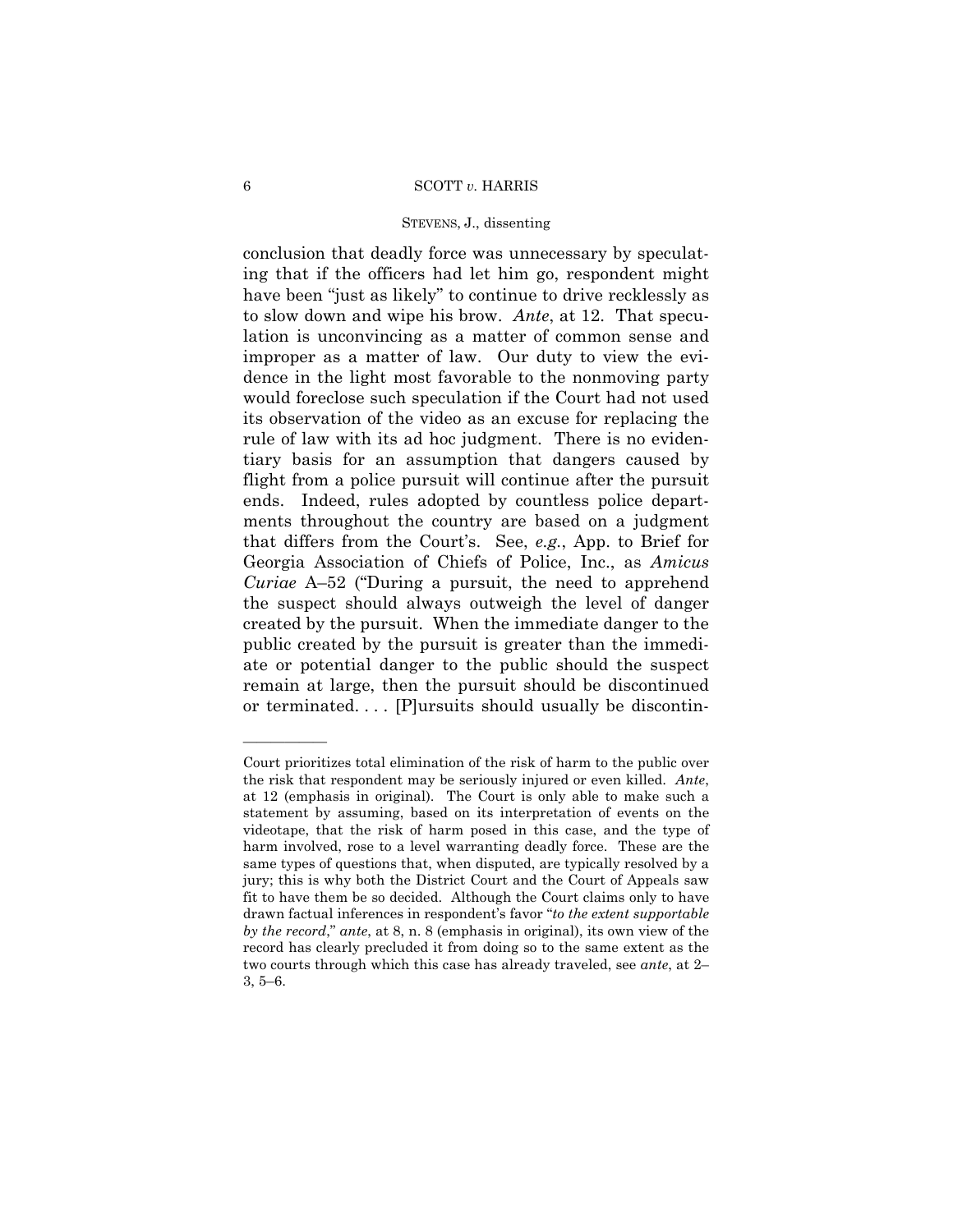ued when the violator's identity has been established to the point that later apprehension can be accomplished without danger to the public").

Although *Garner* may not, as the Court suggests, "establish a magical on/off switch that triggers rigid preconditionsî for the use of deadly force, *ante*, at 9, it did set a threshold under which the use of deadly force would be considered constitutionally unreasonable:

ìWhere the officer has probable cause to believe that the suspect poses a threat of serious physical harm, either to the officer or to others, it is not constitutionally unreasonable to prevent escape by using deadly force. Thus, if the suspect threatens the officer with a weapon or there is probable cause to believe that he has committed a crime involving the infliction or threatened infliction of serious physical harm, deadly force may be used if necessary to prevent escape, and if, where feasible, some warning has been given." 471 U. S., at  $11-12$ .

Whether a person's actions have risen to a level warranting deadly force is a question of fact best reserved for a jury.<sup>6</sup> Here, the Court has usurped the jury's factfinding function and, in doing so, implicitly labeled the four other judges to review the case unreasonable. It chastises the Court of Appeals for failing to "vielw] the facts in the light depicted by the videotape" and implies that no reasonable person could view the videotape and come to the conclusion that deadly force was unjustified. *Ant*e, at 8. However, the three judges on the Court of Appeals panel ap-

 ${}^6$ In its opinion, the Court of Appeals correctly noted: "We reject the defendants' argument that Harris' driving must, as a matter of law, be considered sufficiently reckless to give Scott probable cause to believe that he posed a substantial threat of imminent physical harm to motorists and pedestrians. This is a disputed issue to be resolved by a jury.î *Harris* v. *Coweta County*, 433 F. 3d 807, 815 (CA11 2005).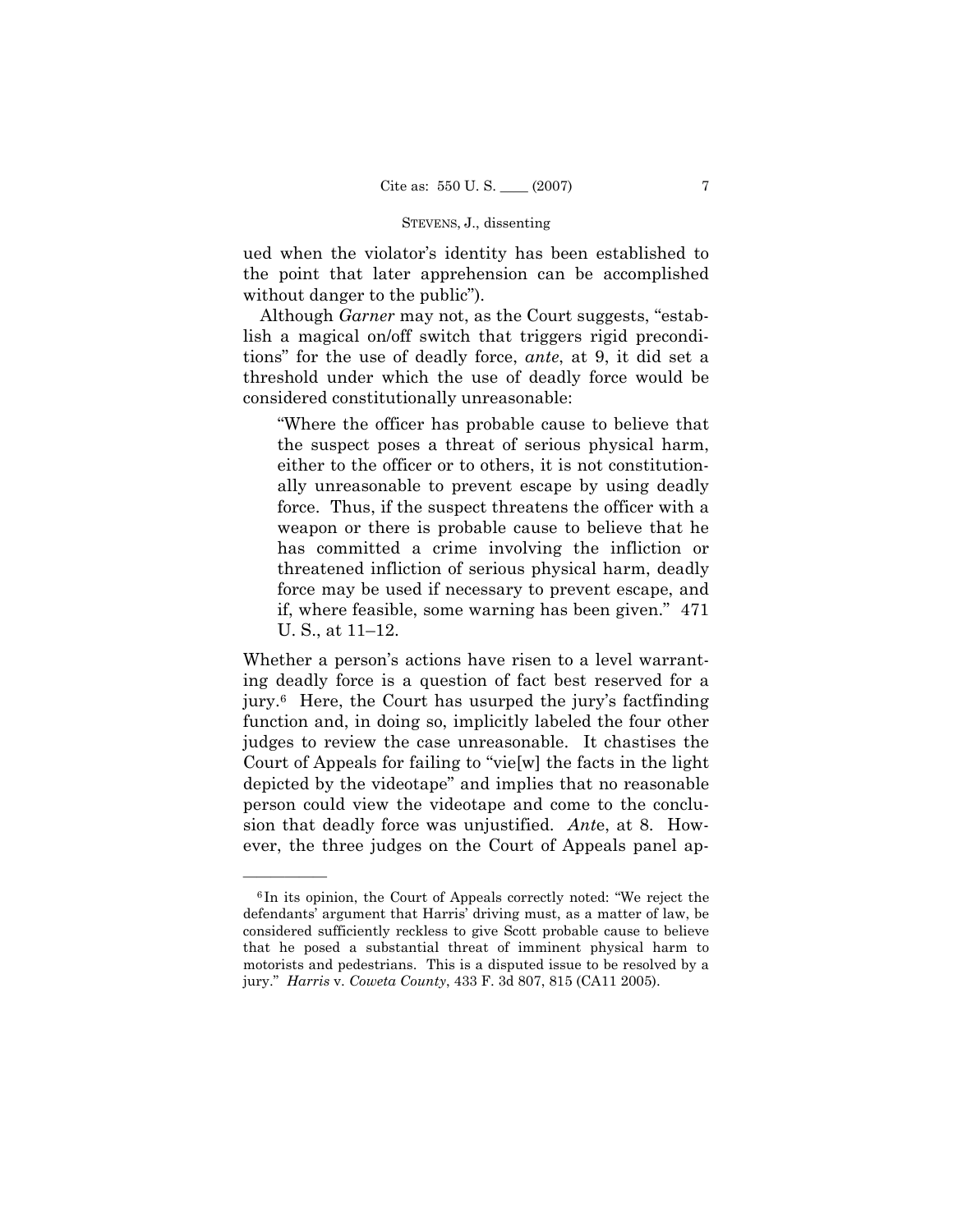parently did view the videotapes entered into evidence7 and described a very different version of events:

ìAt the time of the ramming, apart from speeding and running two red lights, Harris was driving in a nonaggressive fashion (i.e., without trying to ram or run into the officers). Moreover, ... Scott's path on the open highway was largely clear. The videos introduced into evidence show little to no vehicular (or pedestrian) traffic, allegedly because of the late hour and the police blockade of the nearby intersections. Finally, Scott issued absolutely no warning (e.g., over the loudspeaker or otherwise) prior to using deadly force.î *Harris* v. *Coweta County*, 433 F. 3d 807, 819, n. 14 (CA11 2005).

If two groups of judges can disagree so vehemently about the nature of the pursuit and the circumstances surrounding that pursuit, it seems eminently likely that a reasonable juror could disagree with this Court's characterization of events. Moreover, under the standard set forth in *Garner*, it is certainly possible that "a jury could conclude" that Scott unreasonably used deadly force to seize Harris by ramming him off the road under the instant circumstances.î 433 F. 3d, at 821.

 The Court today sets forth a *per se* rule that presumes its own version of the facts: "A police officer's attempt to terminate a dangerous high-speed car chase *that threatens the lives of innocent bystanders* does not violate the Fourth Amendment, even when it places the fleeing motorist at risk of serious injury or death.î *Ante*, at 13 (emphasis added). Not only does that rule fly in the face of the flexible and case-by-case "reasonableness" approach applied in *Garner* and *Graham* v. *Connor*, 490 U. S. 386 (1989), but it

<sup>7</sup> In total, there are four police tapes which captured portions of the pursuit, all recorded from different officers' vehicles.